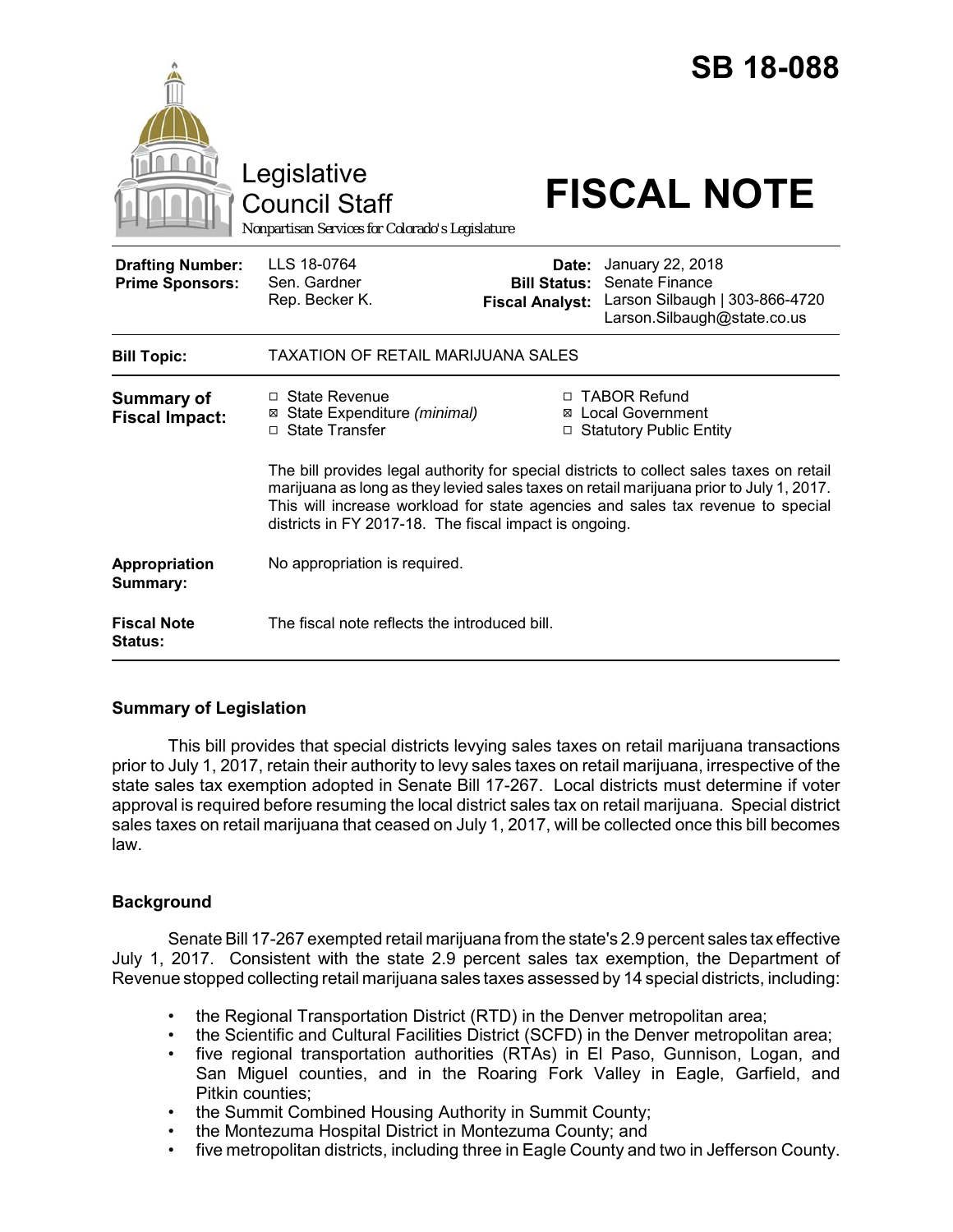January 22, 2018

The state continues to levy a special sales tax on retail marijuana under Article 28.8 of Title 39, C.R.S.

#### **State Expenditures**

The Department of Revenue will have an ongoing workload increase to resume reporting special district sales tax distributions. This will increase the workload within the Office of Research and Analysis by eight hours a month.

### **Local Government**

Assuming each special district determines that no vote is required to collect sales tax on retail marijuana, the bill is expected to increase sales tax revenue to nine special districts as shown in Table 1. The impact is based on the bill becoming law by March 1, 2018.

**Table 1** 

| i abie 1<br>Special District Revenue Increases under SB 18-088 |                               |                                                    |             |  |
|----------------------------------------------------------------|-------------------------------|----------------------------------------------------|-------------|--|
|                                                                | FY 2017-18*<br>(current year) | FY 2018-19                                         | FY 2019-20  |  |
| <b>Regional Transportation District</b>                        | \$1,493,000                   | \$7,476,000                                        | \$8,149,000 |  |
| Scientific and Cultural Facilities District                    | \$149,000                     | \$748,000                                          | \$815,000   |  |
| <b>Gunnison Valley RTA</b>                                     | \$16,000                      | \$79,000                                           | \$87,000    |  |
| Pikes Peak RTA                                                 |                               | Not estimated due to confidentiality requirements. |             |  |
| Roaring Fork RTA                                               | \$31,000                      | \$155,000                                          | \$169,000   |  |
| San Miguel RTA                                                 | \$2,000                       | \$13,000                                           | \$14,000    |  |
| <b>Summit Combined Housing Authority</b>                       | \$22,000                      | \$112,000                                          | \$122,000   |  |
| Montezuma Hospital District                                    | \$16,000                      | \$80,000                                           | \$87,000    |  |
| <b>Edwards Metropolitan District</b>                           |                               | Not estimated due to confidentiality requirements. |             |  |
| Total                                                          | \$1,729,000                   | \$8,663,000                                        | \$9,443,000 |  |

*\* The FY 2017-18 impact reflects a three month impact assuming the bill takes effect on March 1, 2018 and taxes will be remitted beginning in April 2018.*

**The fiscal note is based on the following assumptions.** Estimates in Table 1 are based on actual special district sales tax receipts from marijuana retailers during FY 2016-17 and the December 2017 Legislative Council Staff forecast for state marijuana tax revenue. These estimates assume that each district's historical share of statewide marijuana sales will remain constant through FY 2019-20. For the San Miguel RTA, which began collecting sales taxes in January 2017, actual tax revenue remitted between February and June 2017 is used to estimate an entire fiscal year.

For FY 2017-18, all estimates reflect the assessment of sales taxes beginning March 1, 2018. Because sales taxes are remitted by retailers one month after taxes are assessed on transactions, the estimates for FY 2017-18 reflect three months of remittances, representing April 2018 through June 2018.